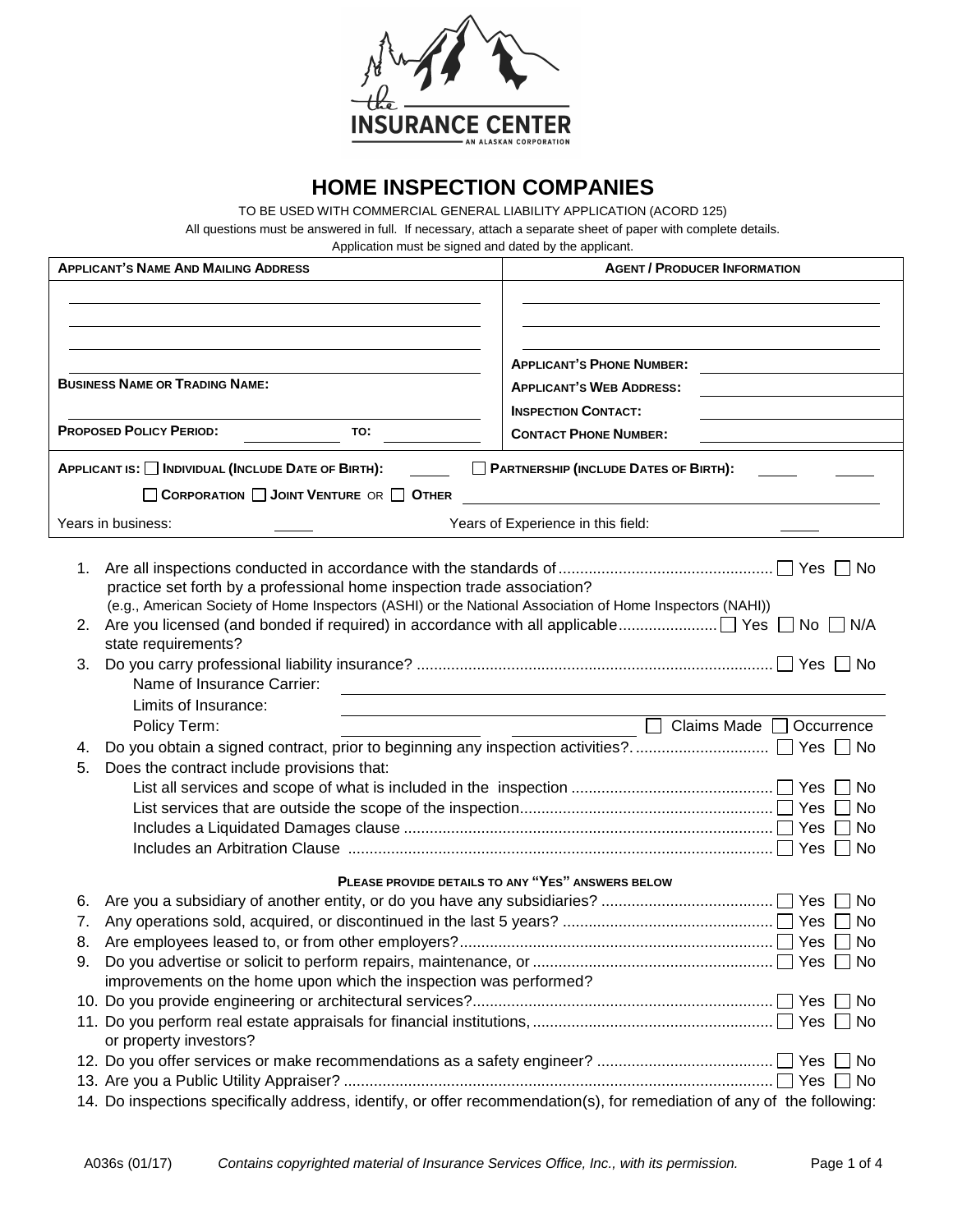| - 171 - 7                                                                                                          | <b>Environmental Assessment of Property</b> |  | Mold            |  |  |
|--------------------------------------------------------------------------------------------------------------------|---------------------------------------------|--|-----------------|--|--|
|                                                                                                                    | Hazardous Waste or Toxic Substance          |  | Radon           |  |  |
|                                                                                                                    | Lead                                        |  | <b>Termites</b> |  |  |
|                                                                                                                    |                                             |  |                 |  |  |
|                                                                                                                    |                                             |  |                 |  |  |
| 17. Are subcontractors allowed to work without providing you with a certificate of insurance? $\Box$ Yes $\Box$ No |                                             |  |                 |  |  |
|                                                                                                                    |                                             |  |                 |  |  |

Describe the type of work, percentage subcontracted and cost paid: (ATTACH ADDITIONAL SHEET, IF NECESSARY)

| <b>TYPE OF WORK</b> | <b>PERCENTAGE</b> | <b>COST PAID TO SUBCONTRACTED</b> |
|---------------------|-------------------|-----------------------------------|
|                     | %                 |                                   |
|                     | %                 |                                   |

# **PLEASE READ BELOW AND COMPLETE SIGNATURE BLOCK ON LAST PAGE**

I have reviewed this application for accuracy before signing it. As a condition precedent to coverage, I hereby state that the information contained herein is true, accurate and complete and that no material facts have been omitted, misrepresented or misstated. I know of no other claims or lawsuits against the applicant and I know of no other events, incidents or occurrences which might reasonably lead to a claim or lawsuit against the applicant. I understand that this is an application for insurance only and that completion and submission of this application does not bind coverage with any insurer.

**IMPORTANT NOTICE:** As part of our underwriting procedure, a routine inquiry may be made to obtain applicable information concerning character, general reputation, personal characteristics, and mode of living. Upon written request, additional information as to the nature and scope of the report, if one is made, will be provided.

# **FRAUD STATEMENT – FOR THE STATE(S) OF:**

# **Alabama, Arkansas, Louisiana**, **Maryland, Rhode Island, Texas**, **West Virginia**:

**NOTICE:** Any person who knowingly (For Maryland add: *or willfully*) presents a false or fraudulent claim for payment of a loss or benefit or who knowingly (For Maryland add: *or willfully*) presents false information in an application for insurance is guilty of a crime and may be subject to (For Alabama add: *restitution,*) fines and confinement in prison (For Alabama add: *or any combination thereof*).

#### **Alaska**

A person who knowingly and with intent to injure, defraud, or deceive an insurance company files a claim containing false, incomplete, or misleading information may be prosecuted under state law.

#### **Arizona**

For your protection Arizona law requires the following statement to appear on this form. Any person who knowingly presents a false or fraudulent claim for payment of a loss is subject to criminal and civil penalties.

# **California**

For your protection, California law requires the following to appear on this form. Any person who knowingly presents false or fraudulent claim for the payment of a loss is guilty of a crime and may be subject to fines and confinement in state prison.

#### **Colorado**

It is unlawful to knowingly provide false, incomplete, or misleading facts or information to an insurance company for the purpose of defrauding or attempting to defraud the company. Penalties may include imprisonment, fines, denial of insurance and civil damages. Any insurance company or agent of an insurance company who knowingly provides false, incomplete, or misleading facts or information to a policyholder or claimant for the purpose of defrauding or attempting to defraud the policyholder or claimant with regard to a settlement or award payable for insurance proceeds shall be reported to the Colorado Division of Insurance within the Department of Regulatory Agencies.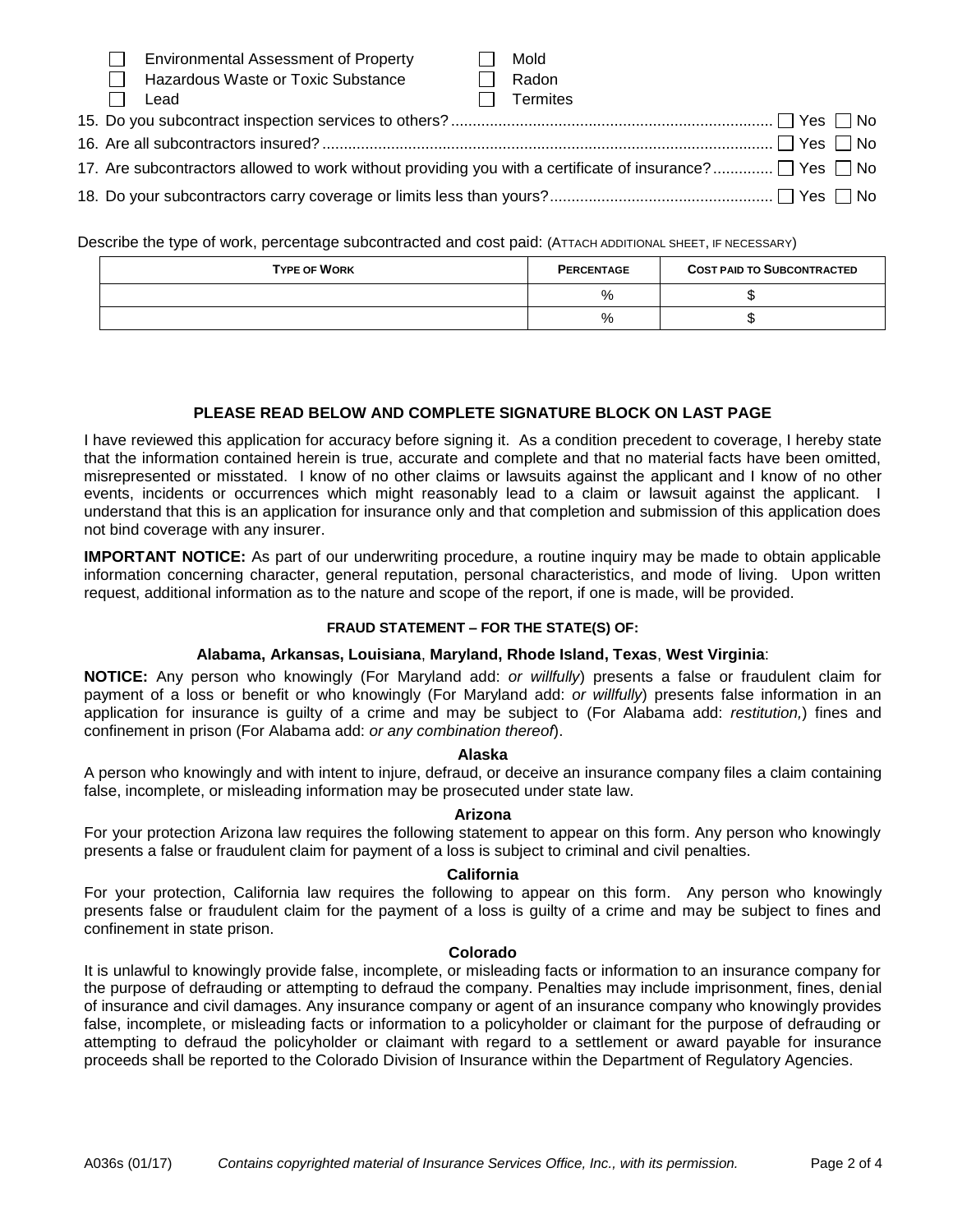## **Connecticut, Georgia, Hawaii, Illinois, Missouri, Montana, North Carolina, North Dakota, South Carolina, South Dakota, Wisconsin:**

Any person who knowingly presents a false or fraudulent claim for payment of a loss or benefit or knowingly presents false information in an application for insurance is guilty of a crime and may be subject to fines and confinement in prison.

# **Delaware, Idaho:**

Any person who knowingly, and with intent to (For Delaware add: *injure*) defraud or deceive any insurance company, files a statement of claim containing any false, incomplete, or misleading information is guilty of a felony.

# **District of Columbia**

**WARNING**: It is a crime to provide false or misleading information to an insurer for the purpose of defrauding the insurer or any other person. Penalties include imprisonment and/or fines. In addition, an insurer may deny insurance benefits if false information materially related to a claim was provided by the applicant.

## **Florida**

Any person who knowingly and with intent to injure, defraud or deceive any insurer files a statement of claim containing any false, incomplete, or misleading information is guilty of a felony of the third degree.

## **Indiana**

Any person who knowingly and with intent to defraud an insurer files a statement of claim containing any false, incomplete, or misleading information commits a felony.

# **Kansas**

Any person who, knowingly and with intent to defraud, presents, causes to be presented or prepares with knowledge or belief that it will be presented to or by an insurer, purported insurer, broker or any agent thereof, any written, electronic, electronic impulse, facsimile, magnetic, oral, or telephonic communication or statement as part of, or in support of, an application for the issuance of, or the rating of an insurance policy for personal or commercial insurance, or a claim for payment or other benefit pursuant to an insurance policy for commercial or personal insurance which such person knows to contain materially false information concerning any fact material thereto; or conceals, for the purpose of misleading, information concerning any fact material thereto commits a fraudulent insurance act.

# **Kentucky**

Application Forms: Any person who knowingly and with intent to defraud any insurance company or other person files an application for insurance containing any materially false information or conceals, for the purpose of misleading, information concerning any fact material thereto commits a fraudulent insurance act, which is a crime.

# **Maine, Tennessee, Virginia, Washington:**

It is a crime to knowingly provide false, incomplete or misleading information to an insurance company for the purpose of defrauding the company. Penalties may include imprisonment, fines, or a denial of insurance benefits.

# **Massachusetts, Nebraska, Vermont:**

Any person who knowingly and with intent to defraud any insurance company or another person files an application for insurance or statement of claim containing any materially false information, or conceals for the purpose of misleading information concerning any fact material thereto, may be committing a fraudulent insurance act, which may be a crime and may subject the person to criminal and civil penalties.

#### **Minnesota**

A person who files a claim with intent to defraud or helps commit a fraud against an insurer is guilty of a crime.

# **New Hampshire**

Any person who, with a purpose to injure, defraud or deceive any insurance company, files a statement of claim containing any false, incomplete, or misleading information is subject to prosecution and punishment for insurance fraud, as provided in NH Rev. Stat. § 638:20.

#### **New Jersey**

Application Forms: Any person who includes any false or misleading information on an application for an insurance policy is subject to criminal and civil penalties.

# **New Mexico**

Any person who knowingly presents a false or fraudulent claim for payment of a loss or benefit or knowingly presents false information in an application for insurance is guilty of a crime and may be subject to civil fines and criminal penalties.